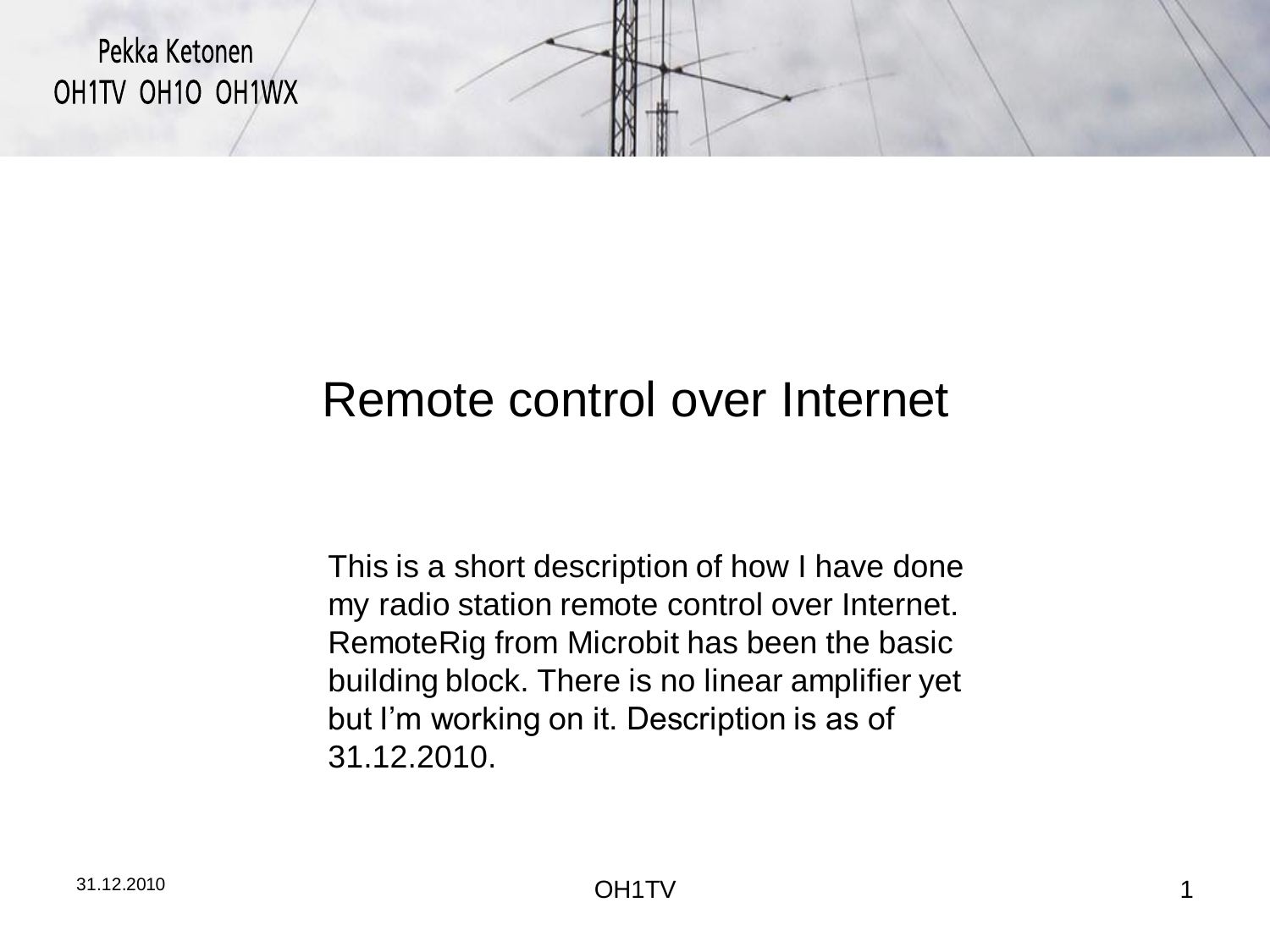### Remote control over Internet

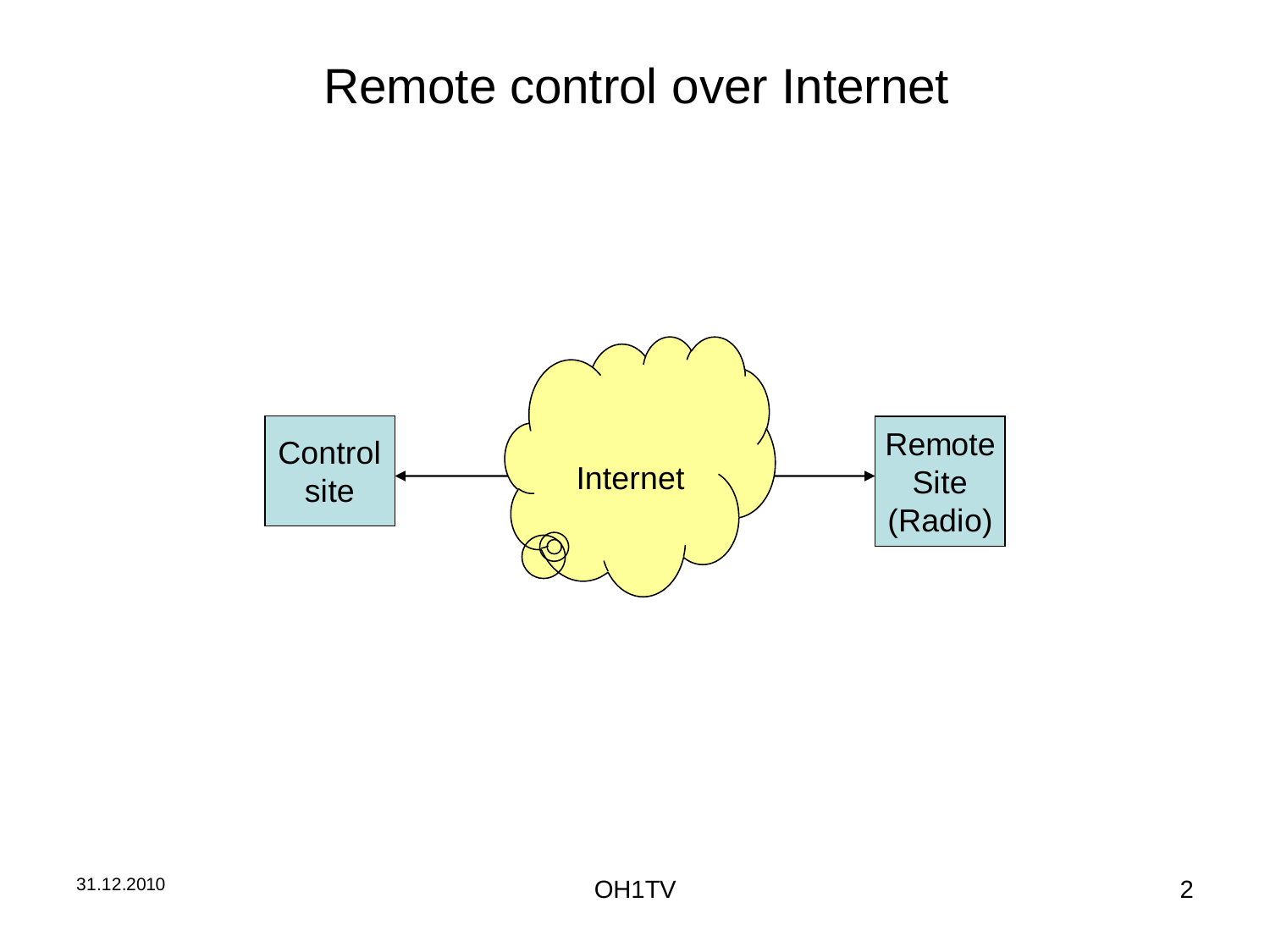# RemoteRig concept



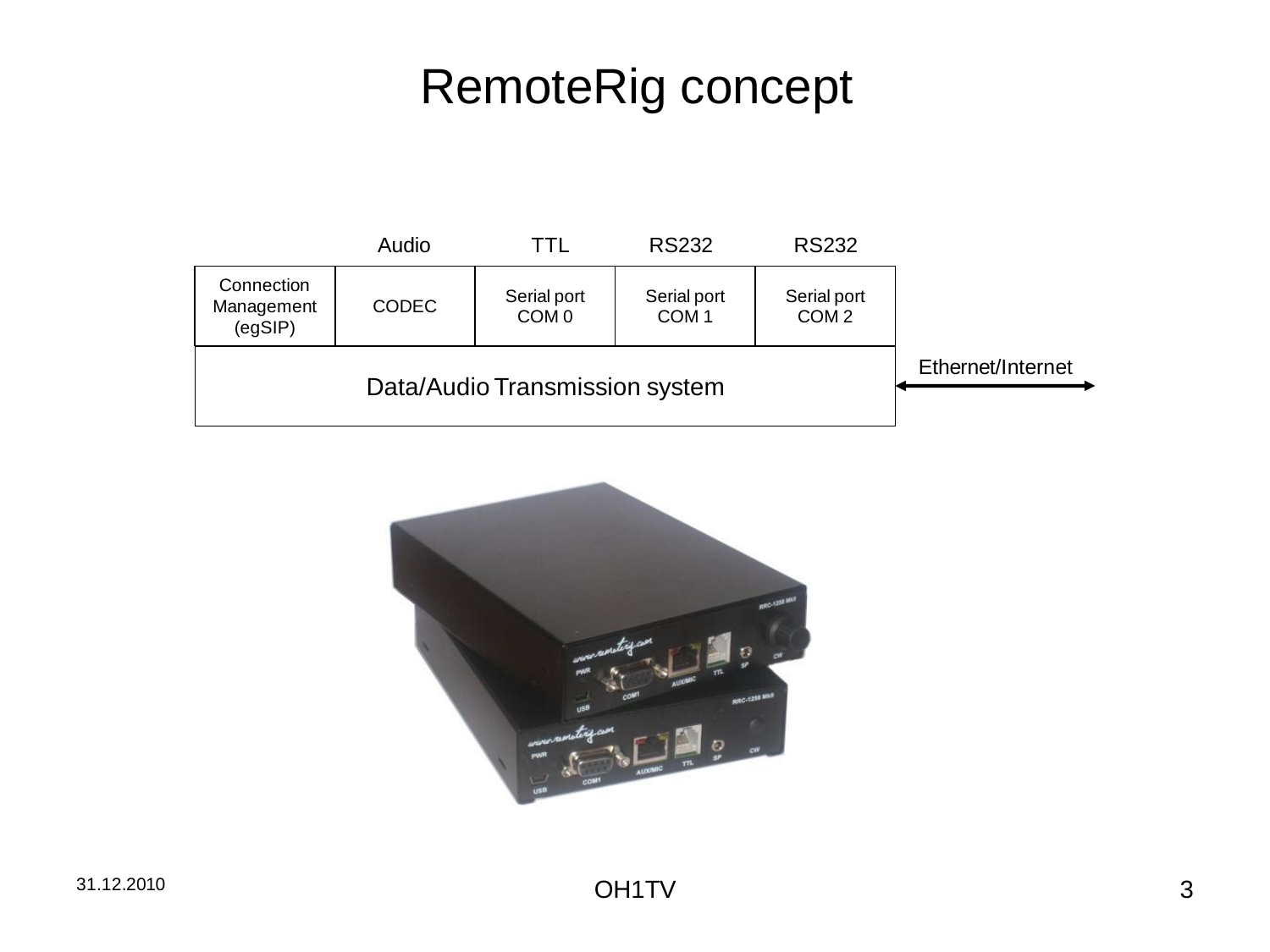### Remote site

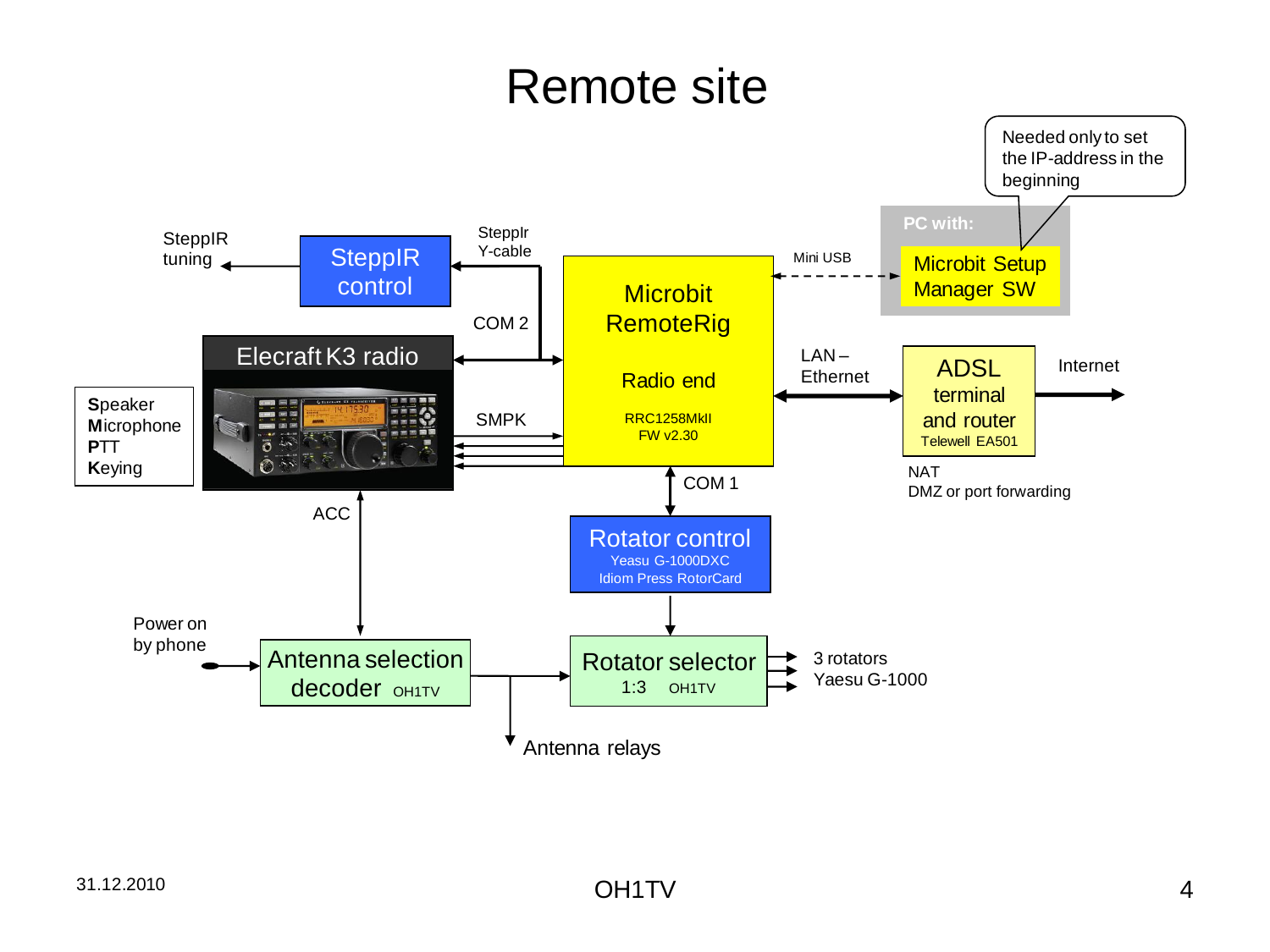### Remote site Serial settings COM1 and COM2

#### RRC-1258 MkII: Radio [OH1TV]

| <u>microbit</u>                                                                                                                            | <b>Serial settings</b>                                                                                           |                                                                                                        |
|--------------------------------------------------------------------------------------------------------------------------------------------|------------------------------------------------------------------------------------------------------------------|--------------------------------------------------------------------------------------------------------|
| Info<br>Status                                                                                                                             | COM1 mode<br>COM1 baudrate                                                                                       | Mode-3, char-timeout<br>$\overline{\phantom{0}}$<br>4800                                               |
| IP settings<br>Radio settings<br>Serial settings<br>Advanced settings<br>DynDNS settings<br>Keyer settings<br>IO settings<br>Ping settings | COM1 data bits<br>COM1 stop bits<br>COM1 parity<br>COM1 rts/cts<br>COM1 terminator (hex)                         | l≋ ≖l<br>$1 -$<br>lo - offi<br>$\cdot$<br> No I <del>v</del><br>lod                                    |
| Application upgrade<br>Bootloader upgrade<br><b>Export settings</b><br><b>Restart device</b>                                               | COM2 mode<br>COM2 baudrate<br>COM2 data bits<br>COM2 stop bits<br>COM2 parity<br>COM2 terminator (hex)<br>Submit | Logical parallel with COMO<br>$19200 -$<br>∣≋ – ∣<br>$1 -$<br>$ 0 - \circ ff $<br>$\mathbf{r}$<br>loo. |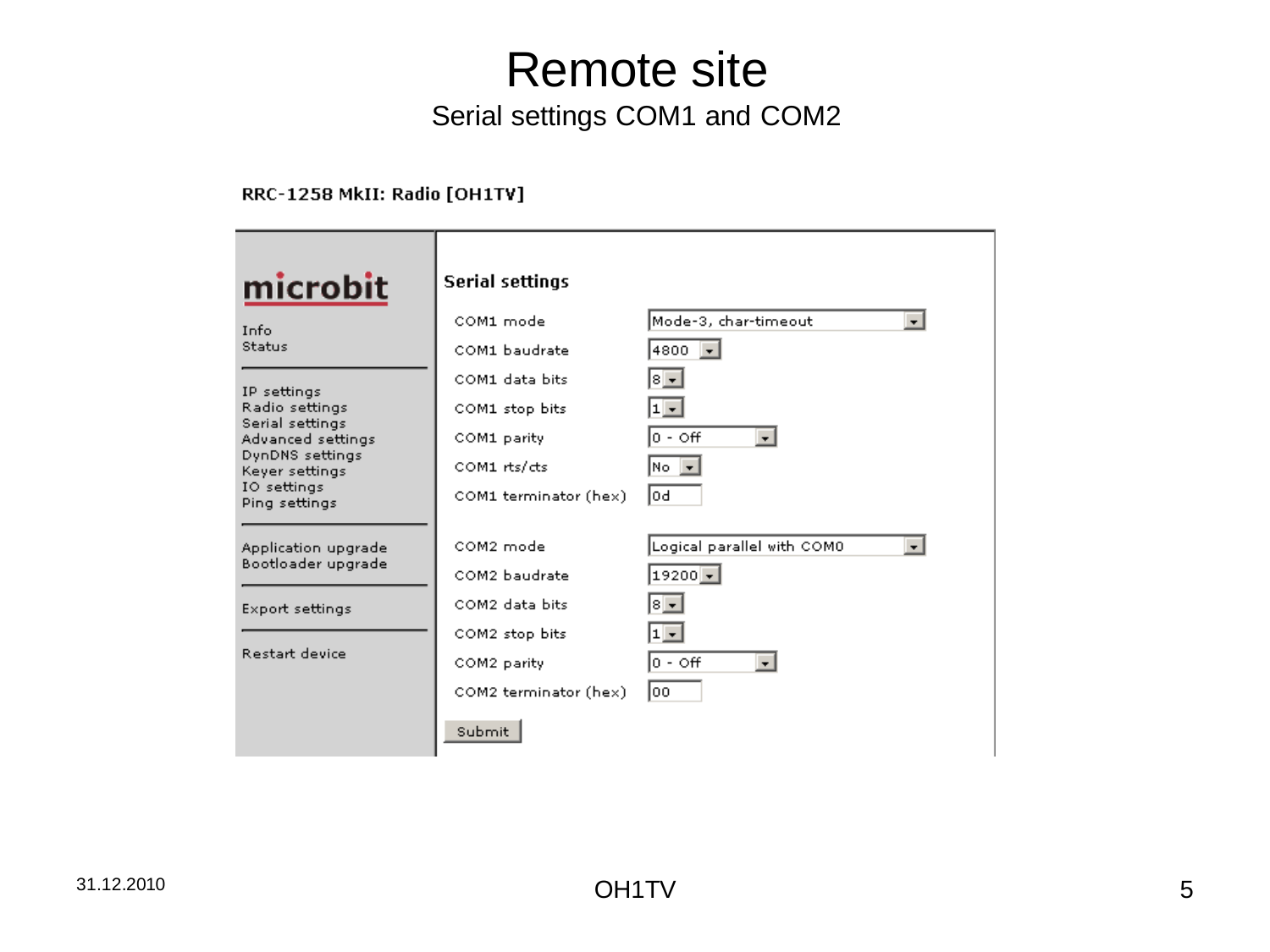### Basic control site

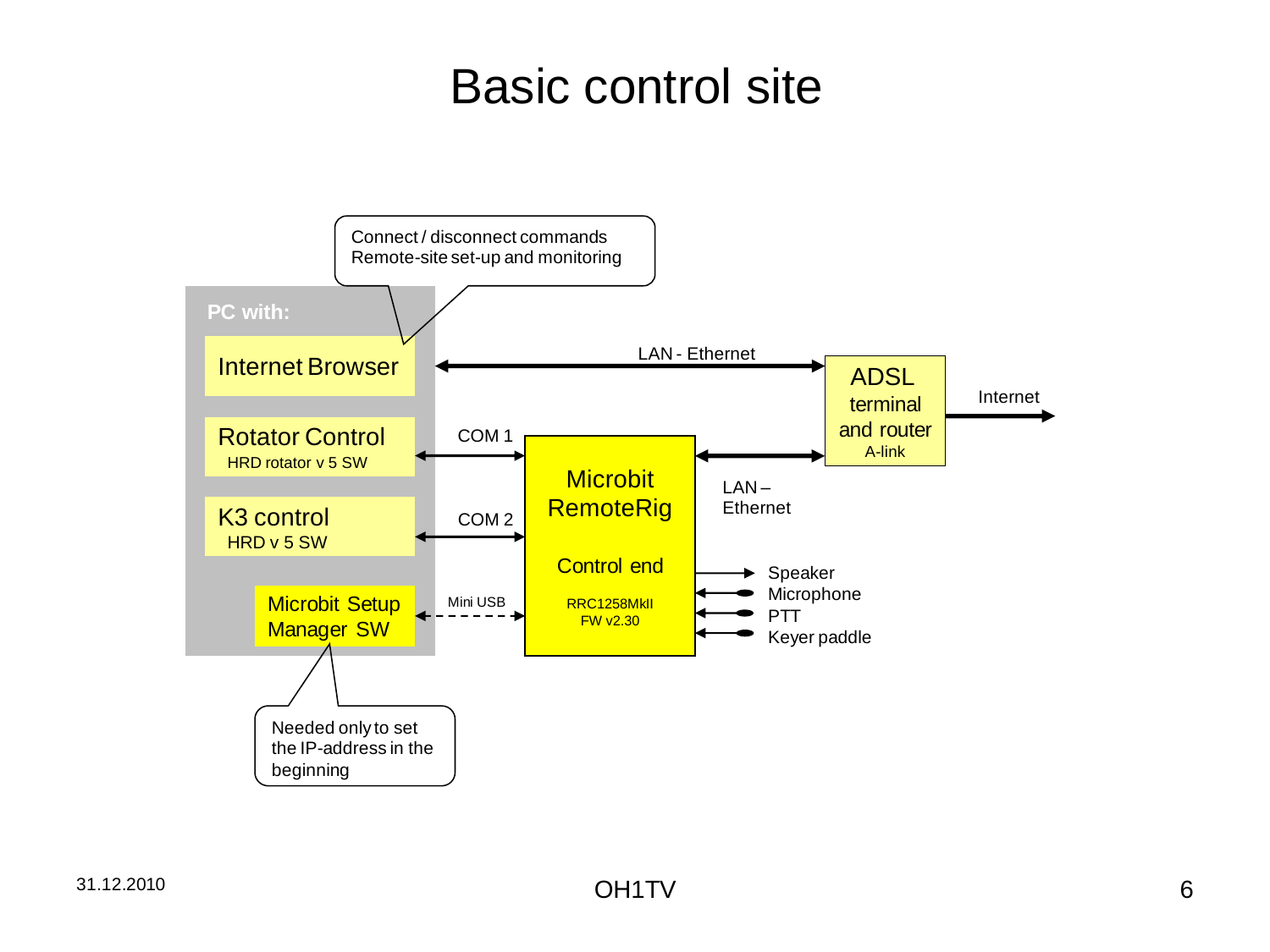# More integrated control site

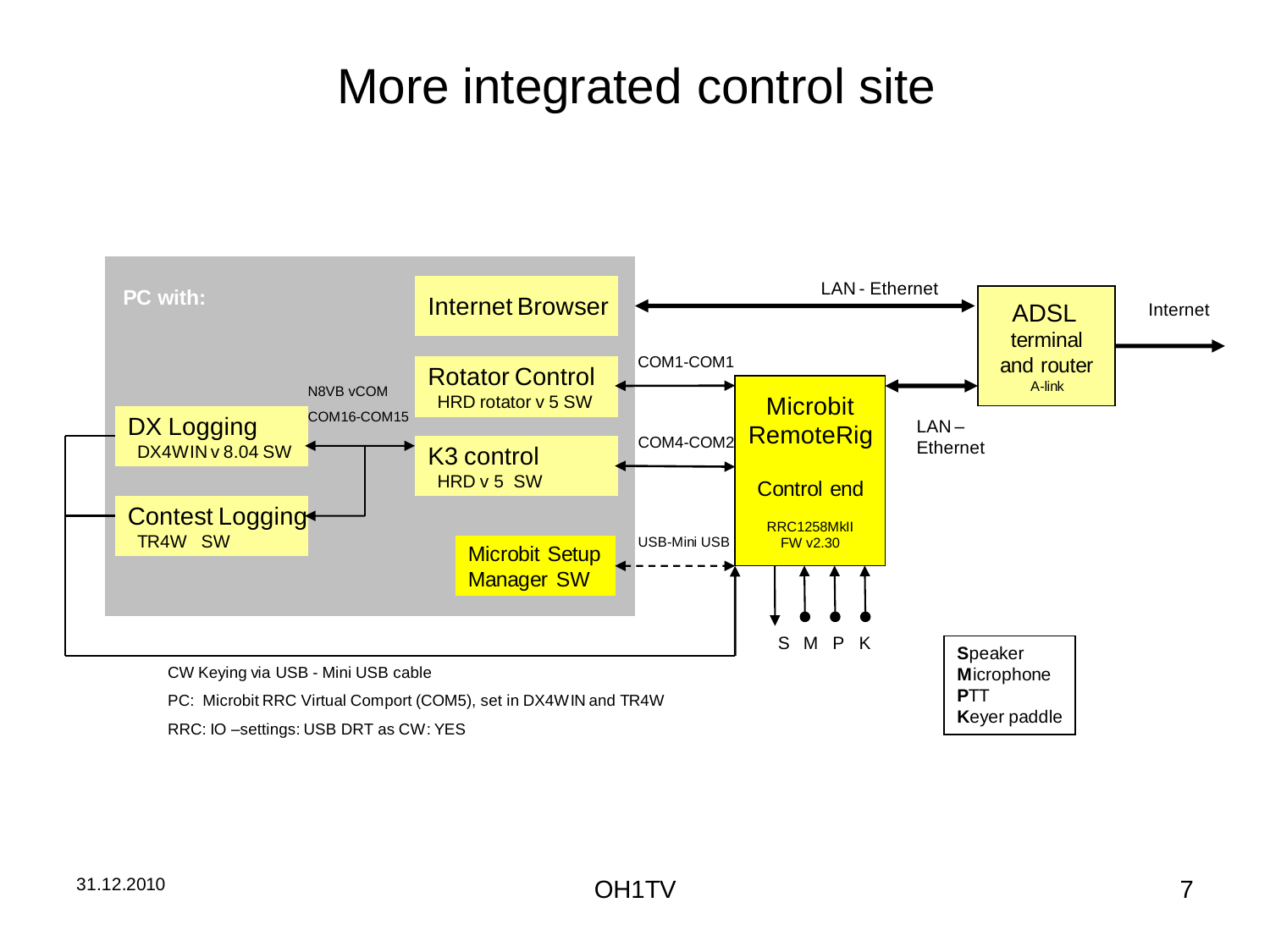### Control site with PC-client